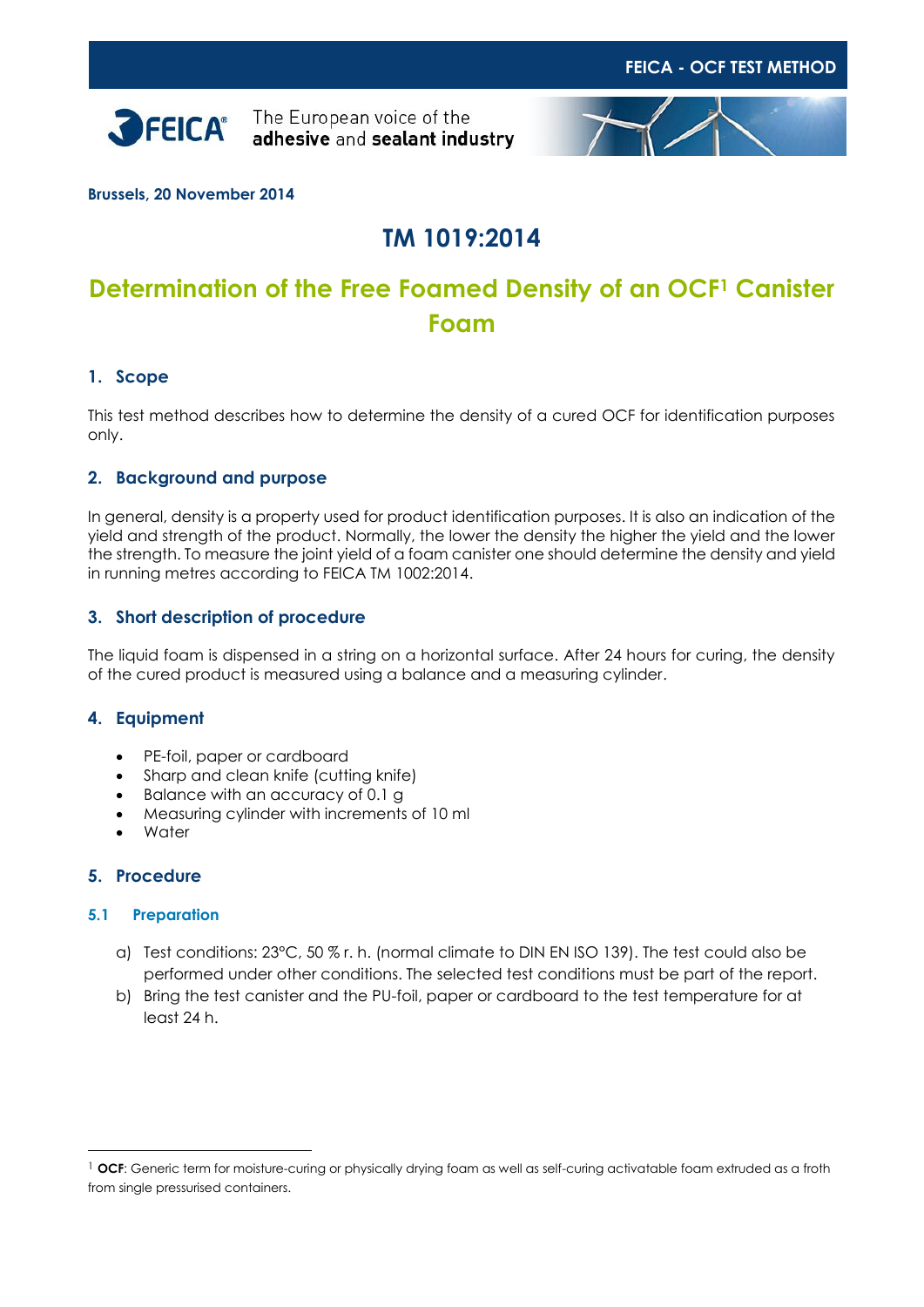#### **5.2 Experimental procedure**

- a) The can is shaken at least 20 times before application.
- b) Discard the first 50 g of foam.
- c) Cylindrically shaped beads with a diameter of 20 to 30 mm and length of about 200 mm are sprayed in a 3 – 5 second burst (spray speed 50 to 100 mm/sec) onto PE-foil, paper or cardboard from a distance of approximately 10 mm (see Fig. 1).
- d) After 24 hours minimum, the beads are trimmed on both sides to produce beads with a length of 100 to 150 mm (see Fig. 2).
- e) The mass of the samples is measured in grams (m) with an accuracy of 0.1 g.
- f) A measuring cylinder with increments of 10 ml is filled with water and a reference volume (V0) is set.
- g) By pressing a cutting knife into one end of the bead, the sample is submerged into the measuring cylinder. The increased volume (V1) is read off immediately (see Fig. 3).



Fig. 1: sprayed beads



Fig. 2: trimmed beads<br>
Fig. 3: measurement



## **6. Evaluation**

a) The density of the foam is determined using the following formula:

$$
s.g. = \frac{m}{\text{V1} - \text{V0}} * 1000
$$

| Where: | s.g. | is the density in $kg/m3$                                      |
|--------|------|----------------------------------------------------------------|
|        | m    | is the weight of the sample in g                               |
|        | V0   | is the reference volume level in ml                            |
|        | V1   | is the volume level when the sample is submerged into water in |
|        |      | ml                                                             |

b) The results are expressed in kg/m<sup>3</sup>. The test result should be calculated as the mean of at least 5 single values.